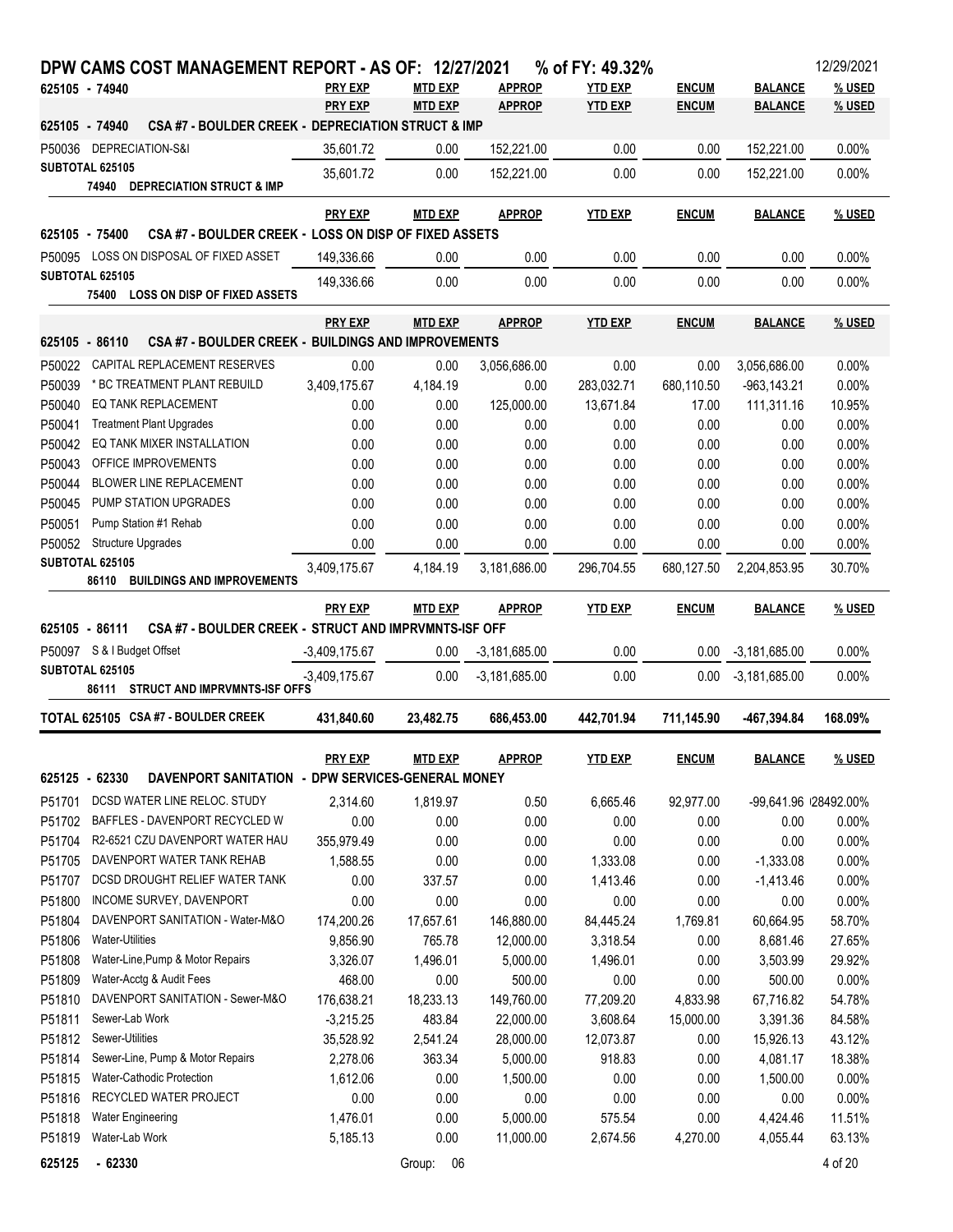|                | DPW CAMS COST MANAGEMENT REPORT - AS OF: 12/27/2021              |                |                   |               | % of FY: 49.32% |              |                | 12/29/2021       |
|----------------|------------------------------------------------------------------|----------------|-------------------|---------------|-----------------|--------------|----------------|------------------|
| 625125 - 62330 |                                                                  | <b>PRY EXP</b> | <b>MTD EXP</b>    | <b>APPROP</b> | <b>YTD EXP</b>  | <b>ENCUM</b> | <b>BALANCE</b> | % USED           |
| P51820         | Sewer-Engineering                                                | 789.97         | 0.00              | 5,000.00      | 38.15           | 0.00         | 4,961.85       | 0.76%            |
| P51821         | Sewer-Rate Study                                                 | 759.60         | 0.00              | 0.00          | 0.00            | 0.00         | 0.00           | 0.00%            |
| P51822         | Water-Rate Study                                                 | 0.00           | 0.00              | 0.00          | 0.00            | 0.00         | 0.00           | 0.00%            |
| P51823         | Water-Chemicals                                                  | 562.50         | 0.00              | 10,000.00     | $-1,120.00$     | 5,670.00     | 5,450.00       | 45.50%           |
| P51824         | <b>IRWM COORDINATION</b>                                         | 562.50         | 0.00              | 562.50        | 0.00            | 0.00         | 562.50         | 0.00%            |
| P51825         | Sewer-Chemicals                                                  | 22,730.31      | 3,517.21          | 25,500.00     | 10,336.03       | 19,883.40    | $-4,719.43$    | 118.51%          |
| P51826         | Sewer-Acctg & Audit Fees                                         | 468.00         | 0.00              | 500.00        | 0.00            | 0.00         | 500.00         | 0.00%            |
| P51827         | Sewer-Permits                                                    | 9,056.93       | 0.00              | 9,500.00      | 796.32          | 0.00         | 8,703.68       | 8.38%            |
| P51828         | <b>Water-Permits</b>                                             | 1,310.63       | 0.00              | 4,000.00      | 0.00            | 0.00         | 4,000.00       | 0.00%            |
| P51833         | WATER - GENERATOR REPAIR                                         | 0.00           | 0.00              | 1,500.00      | 0.00            | 0.00         | 1,500.00       | 0.00%            |
| P51834         | SEWER - GENERATOR REPAIR                                         | 0.00           | 0.00              | 1,500.00      | 0.00            | 0.00         | 1,500.00       | 0.00%            |
| P51870         | RUNOFF DIVERSION R2-6467                                         | 0.00           | 0.00              | 0.00          | 0.00            | 0.00         | 0.00           | 0.00%            |
| P51871         | RUNOFF DIVERSION R2-6467                                         | 0.00           | 0.00              | 0.00          | 0.00            | 0.00         | 0.00           | 0.00%            |
|                | SUBTOTAL 625125                                                  | 803,477.45     | 47,215.70         | 444,703.00    | 205,782.93      | 144,404.19   | 94,515.88      | 78.75%           |
|                | 62330 DPW SERVICES-GENERAL MONEY                                 |                |                   |               |                 |              |                |                  |
|                |                                                                  | <b>PRY EXP</b> | <b>MTD EXP</b>    | <b>APPROP</b> | <b>YTD EXP</b>  | <b>ENCUM</b> | <b>BALANCE</b> | % USED           |
| 625125 - 74110 | DAVENPORT SANITATION - PRINCIPAL ON LONG-TERM DEBT               |                |                   |               |                 |              |                |                  |
| P51802         | Redip Principle On Long Term Debt                                | 14,123.69      | 0.00              | 15,728.00     | 0.00            | 0.00         | 15,728.00      | 0.00%            |
|                | P51805 Srf Loan Repay-Principle-Oldtown Rehab                    | 0.00           | 0.00              | 0.00          | 0.00            | 0.00         | 0.00           | 0.00%            |
|                | SUBTOTAL 625125                                                  | 14,123.69      | 0.00              | 15,728.00     | 0.00            | 0.00         | 15,728.00      | 0.00%            |
|                | 74110 PRINCIPAL ON LONG-TERM DEBT                                |                |                   |               |                 |              |                |                  |
|                |                                                                  | <b>PRY EXP</b> | <b>MTD EXP</b>    | <b>APPROP</b> | <b>YTD EXP</b>  | <b>ENCUM</b> | <b>BALANCE</b> | % USED           |
| 625125 - 74240 | DAVENPORT SANITATION - PRINCIPAL-ISF/ENT OFFSET                  |                |                   |               |                 |              |                |                  |
|                | P51813 PRINCIPAL LOAN OFFSET                                     | $-14,123.69$   | 0.00              | $-15,728.00$  | 0.00            | 0.00         | $-15,728.00$   | 0.00%            |
|                | SUBTOTAL 625125                                                  | $-14,123.69$   | 0.00              | $-15,728.00$  | 0.00            | 0.00         | $-15,728.00$   | 0.00%            |
|                | 74240 PRINCIPAL-ISF/ENT OFFSET                                   |                |                   |               |                 |              |                |                  |
|                |                                                                  | <b>PRY EXP</b> | <b>MTD EXP</b>    | <b>APPROP</b> | <b>YTD EXP</b>  | <b>ENCUM</b> | <b>BALANCE</b> | % USED           |
| 625125 - 74425 | DAVENPORT SANITATION - INTEREST ON LONG-TERM DEBT                |                |                   |               |                 |              |                |                  |
| P51801         | Redip Interest On Long Term Debt                                 | 1,446.98       | 0.00              | 0.00          | 0.00            | 0.00         | 0.00           | 0.00%            |
|                | P51807 Srf Loan Repay-Interest-Oldtown Rehab                     | 0.00           | 0.00              | 0.00          | 0.00            | 0.00         | 0.00           | 0.00%            |
|                | SUBTOTAL 625125                                                  | 1,446.98       | 0.00              | 0.00          | 0.00            | 0.00         | 0.00           | 0.00%            |
|                | 74425 INTEREST ON LONG-TERM DEBT                                 |                |                   |               |                 |              |                |                  |
|                |                                                                  | <b>PRY EXP</b> | <b>MTD EXP</b>    | <b>APPROP</b> | <b>YTD EXP</b>  | <b>ENCUM</b> | <b>BALANCE</b> | % USED           |
|                | 625125 - 74930<br>DAVENPORT SANITATION - DEPRECIATION PUMPS      |                |                   |               |                 |              |                |                  |
|                | P51863 DAVENPORT SANI.DEPR.- PUMPS                               |                |                   |               |                 |              |                |                  |
|                | SUBTOTAL 625125                                                  | 0.00           | 0.00              | 0.00          | 0.00            | 0.00         | 0.00           | 0.00%            |
|                | <b>74930 DEPRECIATION PUMPS</b>                                  | 0.00           | 0.00              | 0.00          | 0.00            | 0.00         | 0.00           | 0.00%            |
|                |                                                                  |                |                   |               |                 |              |                |                  |
|                |                                                                  | <u>PRY EXP</u> | <b>MTD EXP</b>    | <b>APPROP</b> | <b>YTD EXP</b>  | <b>ENCUM</b> | <b>BALANCE</b> | <u>% USED</u>    |
|                | 625125 - 74935 DAVENPORT SANITATION - DEPRECIATION STORAGE TANKS |                |                   |               |                 |              |                |                  |
|                | P51864 DAVENPORT SANI.DEPR.-TANKS                                | 0.00           | 0.00              | 0.00          | 0.00            | 0.00         | 0.00           | 0.00%            |
|                | SUBTOTAL 625125                                                  | 0.00           | 0.00              | 0.00          | 0.00            | 0.00         | 0.00           | 0.00%            |
|                | <b>74935 DEPRECIATION STORAGE TANKS</b>                          |                |                   |               |                 |              |                |                  |
|                |                                                                  | <b>PRY EXP</b> | <b>MTD EXP</b>    | <b>APPROP</b> | <b>YTD EXP</b>  | <b>ENCUM</b> | <b>BALANCE</b> | % USED           |
|                |                                                                  |                |                   |               |                 |              |                |                  |
|                | 625125 - 74940 DAVENPORT SANITATION - DEPRECIATION STRUCT & IMP  |                |                   |               |                 | 0.00         | 307,000.00     | $0.00\%$         |
|                |                                                                  |                | 0.00              |               | 0.00            |              |                |                  |
|                | P51861 DEPRECIATION-S&I<br>SUBTOTAL 625125                       | 303,071.55     |                   | 307,000.00    |                 |              |                |                  |
|                | 74940 DEPRECIATION STRUCT & IMP                                  | 303,071.55     | 0.00              | 307,000.00    | 0.00            | 0.00         | 307,000.00     | $0.00\%$         |
|                |                                                                  |                |                   |               |                 |              |                |                  |
|                |                                                                  | <b>PRY EXP</b> | MTD EXP           | <b>APPROP</b> | <b>YTD EXP</b>  | <b>ENCUM</b> | <b>BALANCE</b> | % USED           |
|                | 625125 - 86110 DAVENPORT SANITATION - BUILDINGS AND IMPROVEMENTS |                |                   |               |                 |              |                |                  |
|                | P51703 CAPITAL PROJECTS - SEWER MAIN<br>625125 - 86110           | 0.00           | 0.00<br>Group: 06 | 20,000.00     | 0.00            | 0.00         | 20,000.00      | 0.00%<br>5 of 20 |